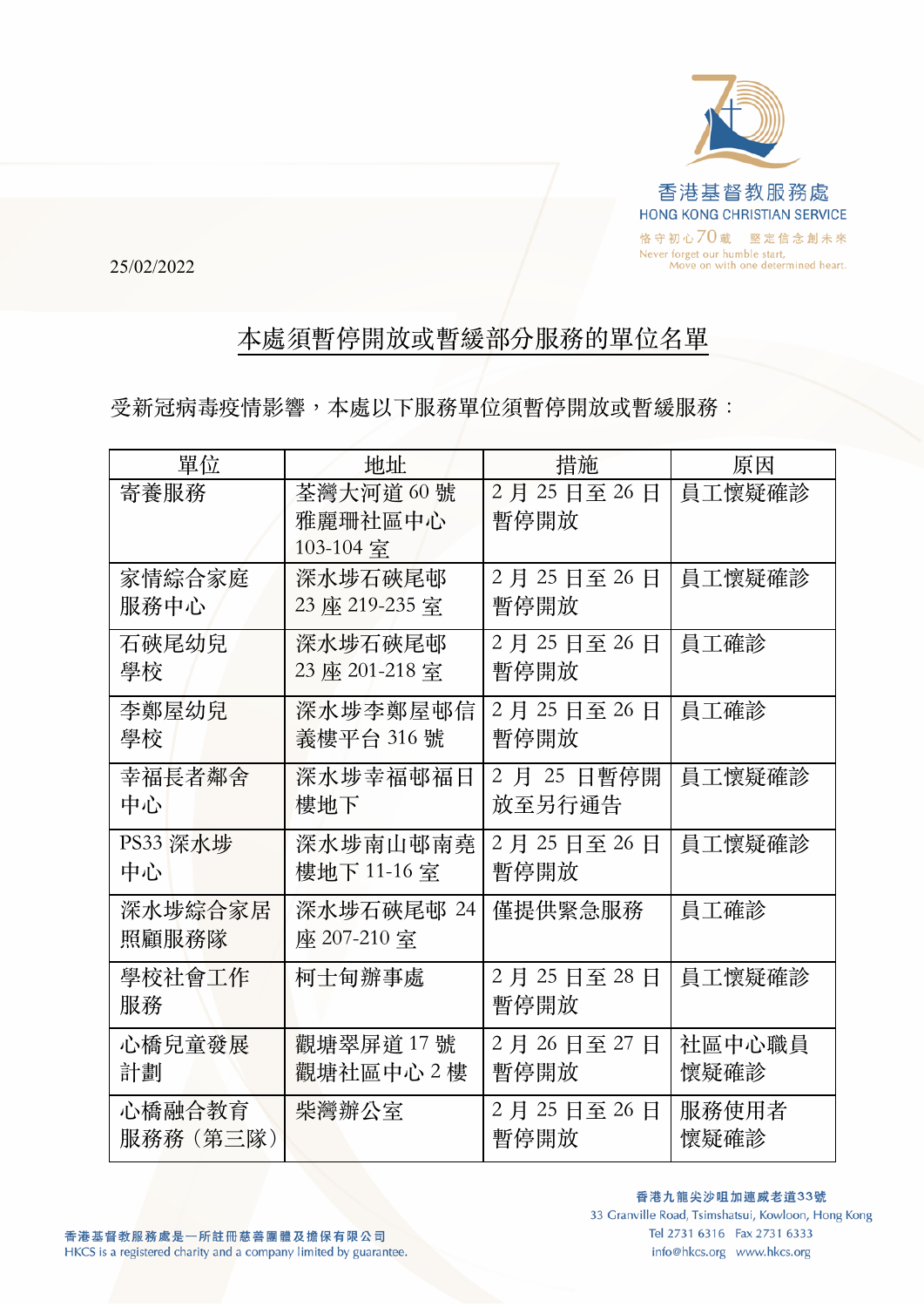

| 心橋融合教育                | 「深水埗石硤美邨」 | 2月 25 日至 26 日   服務使用者 |      |
|-----------------------|-----------|-----------------------|------|
| 服務務 (第二隊)  美禧樓 301 號舖 |           | 暫停開放                  | 懷疑確診 |

上述單位將進⾏全⾯清毒,並安排員⼯檢測。謝謝垂注。

⾹港基督教服務處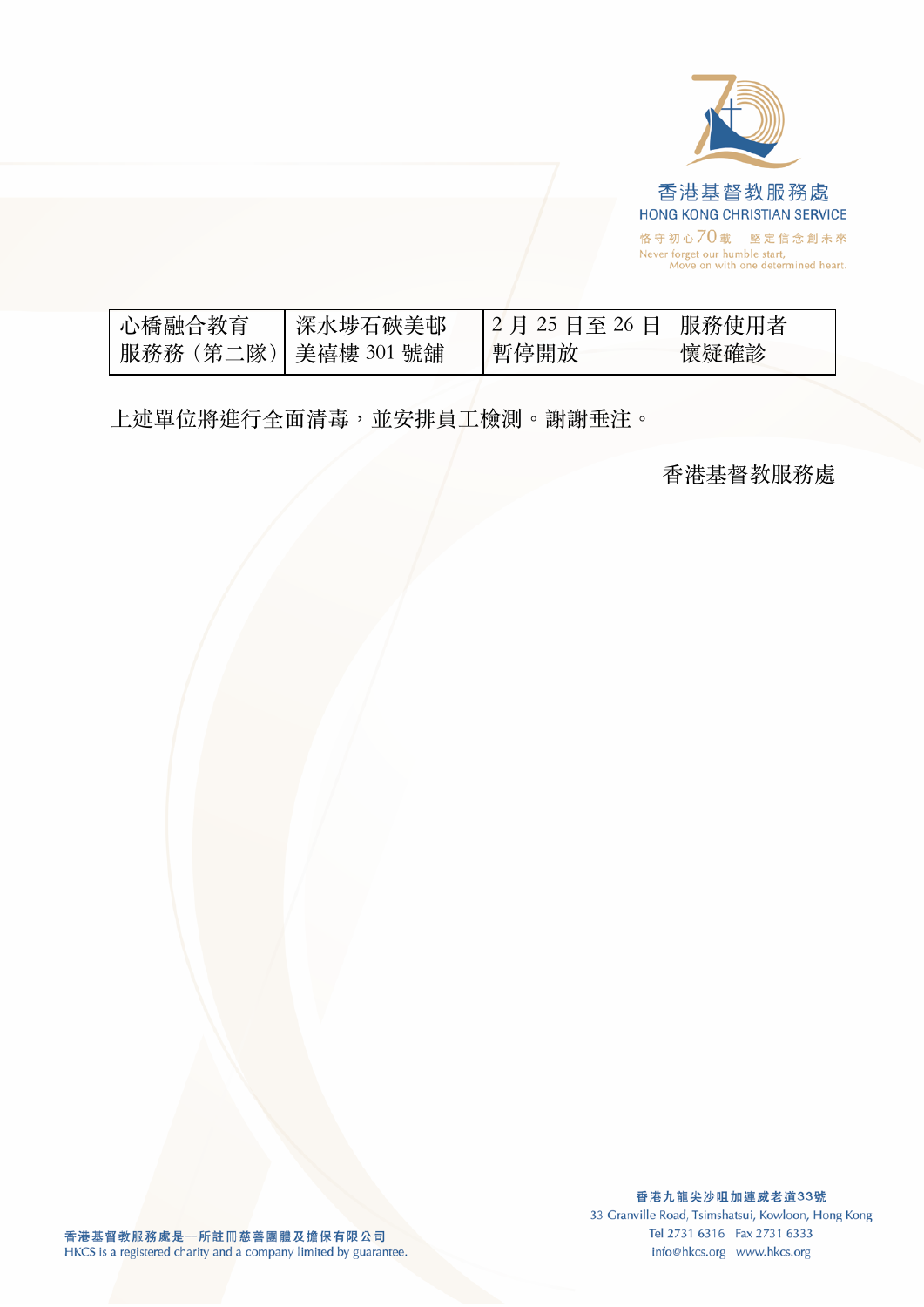

## 25/02/2022

## List of service units that has been closed temporarily or suspend service

The following units has been closed temporarily or suspended service due to COVID-19 pandemic:

| Unit                     | Address                      | <b>Measures</b>      | Reasons         |
|--------------------------|------------------------------|----------------------|-----------------|
| <b>Foster Care</b>       | Room 103-104, Princess       | Closed from 25th to  | Staff member is |
| Service                  | <b>Alexandra Community</b>   | 26th February        | suspected of    |
|                          | Centre, 60 Tai Ho Road,      |                      | having COVID-19 |
|                          | <b>Tsuen Wan</b>             |                      |                 |
| <b>Family Ties</b>       | Room 219-235, Block 23,      | Closed from 25th to  | Staff member is |
| <b>Integrated Family</b> | Shek Kip Mei Estate,         | 26th February        | suspected of    |
| <b>Service Centre</b>    | Shamshuipo                   |                      | having COVID-19 |
| Shek Kip Mei             | Unit 201-218, Block 23, Shek | Closed from 25th to  | Staff member is |
| Nursery School           | Kip Mei Estate, Shamshuipo   | 26th February        | diagnosed with  |
|                          |                              |                      | COVID-19        |
| Lei Cheng Uk             | No. 316, Podium Level, Shun  | Closed from 25th to  | Staff member is |
| Nursery School           | Yee House, Lei Cheng Uk      | 26th February        | diagnosed with  |
|                          | Estate, Shamshuipo           |                      | COVID-19        |
| Fortune                  | G/F, Fook Yat House,         | Closed until further | Staff member is |
| Neighbourhood            | Fortune Estate,              | notice               | suspected of    |
| <b>Elderly Centre</b>    | Shamshuipo                   |                      | having COVID-19 |
| PS33 Shamshuipo          | Room 11-16, G/F, Nam         | Closed from 25th to  | Staff member is |
| Centre                   | Yiu House, Nam Shan          | 26th February        | suspected of    |
|                          | Estate, Shamshuipo           |                      | having COVID-19 |